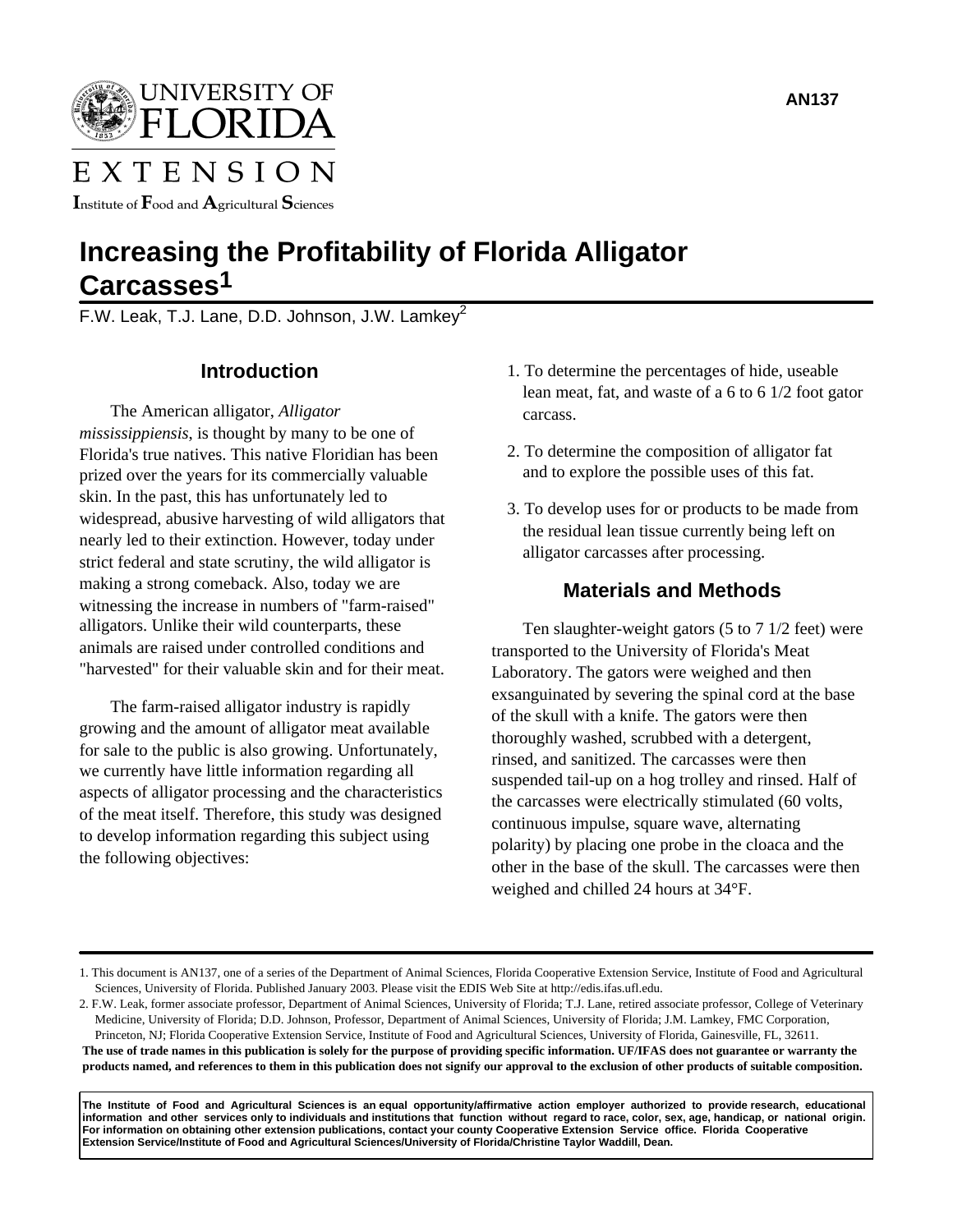After chilling, the carcasses were again weighed and measured for girth and length. Girth was measured at four locations; 1) halfway between the inside of the foreleg and the inside of the hindleg, 2) halfway anterior to the midline of these two points, 3) halfway posterior, 4) diameter of the tail measured between the  $5<sup>th</sup>$  and  $6<sup>th</sup>$  scute, posterior to the base of the tail. Length was also measured at four locations: 1) snout to eyes - from the tip of the snout to the tip of the base of the eyes, 2) snout to vent - from the tip of the snout to the posterior tip of the vent, 3) snout to tail - from the tip of the snout to tip of the tail, 4) vent to tail - posterior tip of vent to tip of tail.

Microbial samples were obtained by aseptically removing 50-gram samples of lean tissue approximately 1/8 inch deep from the dorsal portion of the shoulder, the ventral portion of the base of the tail and the interior portion of the rib cage. All samples were taken before the carcasses were boned and immediately after they were skinned. Samples were prepared using standard microbiological procedures and enumerated for total counts, *Staphylococcus aureus*, total coliforms, fecal coliforms, *Escherichria coli*, and *Salmonella*. Counts were expressed per gram except for *Salmonella* which was expressed as positive or negative per 25 grams. Microbial analysis was performed at ABC Research Corporation.

Gators were then skinned according to conventional skinning procedures. Each skin was weighed, then fleshed and weighed again. Carcasses were then fabricated and weights recorded for each of seven separate muscle/cut groups; 1) Tailmeat, 2) Tailtender, 3) Tenderloin, 4) Backstrap, 5) Rib, 6) Jowl, 7) Processing meat. All muscle/cut groups were boneless and closely trimmed of fat, except the rib which was bone-in. Bone, fat, head, feet, tongue, heart, liver, and visera weights were also recorded. All meat samples were vacuum packaged using Cryovac B620 barrier bags and frozen at -23° C until needed for analysis.

Proximate analysis was conducted on duplicate samples of tail and processing (body) meat from each gator according to AOAC procedures. Tenderness of tail muscle samples was objectively evaluated using a texturometer equipped with a Kramer shear

attachment. The tail muscles were cut in half and each half was cooked to an internal temperature of 160° F in a convection oven set at 350° F. After cooling, two 20 X 40 mm samples were obtained from each tail section and evaluated for tenderness. Tenderness values for each gator were pooled and expressed as  $lb/g.$ 

Data from all analysis is given in Appendix Table 1. Means and ranges for various carcass characteristics were calculated and correlations between length/girth measurements and meat/fat/bone yields were determined using SAS.

#### **Results and Discussion**

Mean values and ranges for carcass components are given in Table 1. Values in this and all other tables (except for microbiological) represent nine gator carcasses. One carcass was obtained from a alligator which was over twice as old and weighed 2 1/2 times the average of the remaining nine alligators used in the study. The researchers conducting this study deemed this alligator to be atypical for the group and removed the cutability data associated with it from the study. Data generated from the microbial analysis was left intact for all ten gator carcasses.

Values and ranges found in Table 1 apply to gator carcasses originating from alligators that weighed an average of 46.7 pounds live, were 5.6 feet from snout to tail, and measured 21.7 inches in girth. Ranges for these measurements are found in Appendix Table 1. The values in Table 1 are valid for alligators that fit within these weight and length/girth ranges. Alligators outside these ranges may or may not conform to the data generated in this study.

The information in Table 1 can be used by the gator processor in several ways. First, it can be used to estimate the value of a particular gator carcass. Secondly, it could be used to estimate the number of alligators needed to meet particular sales needs. The individual processor should be able to use this information in these and numerous other ways.

The relationship of certain carcass measurements to meat yield was evaluated in this study, and the data for length measured from snout to tail and girth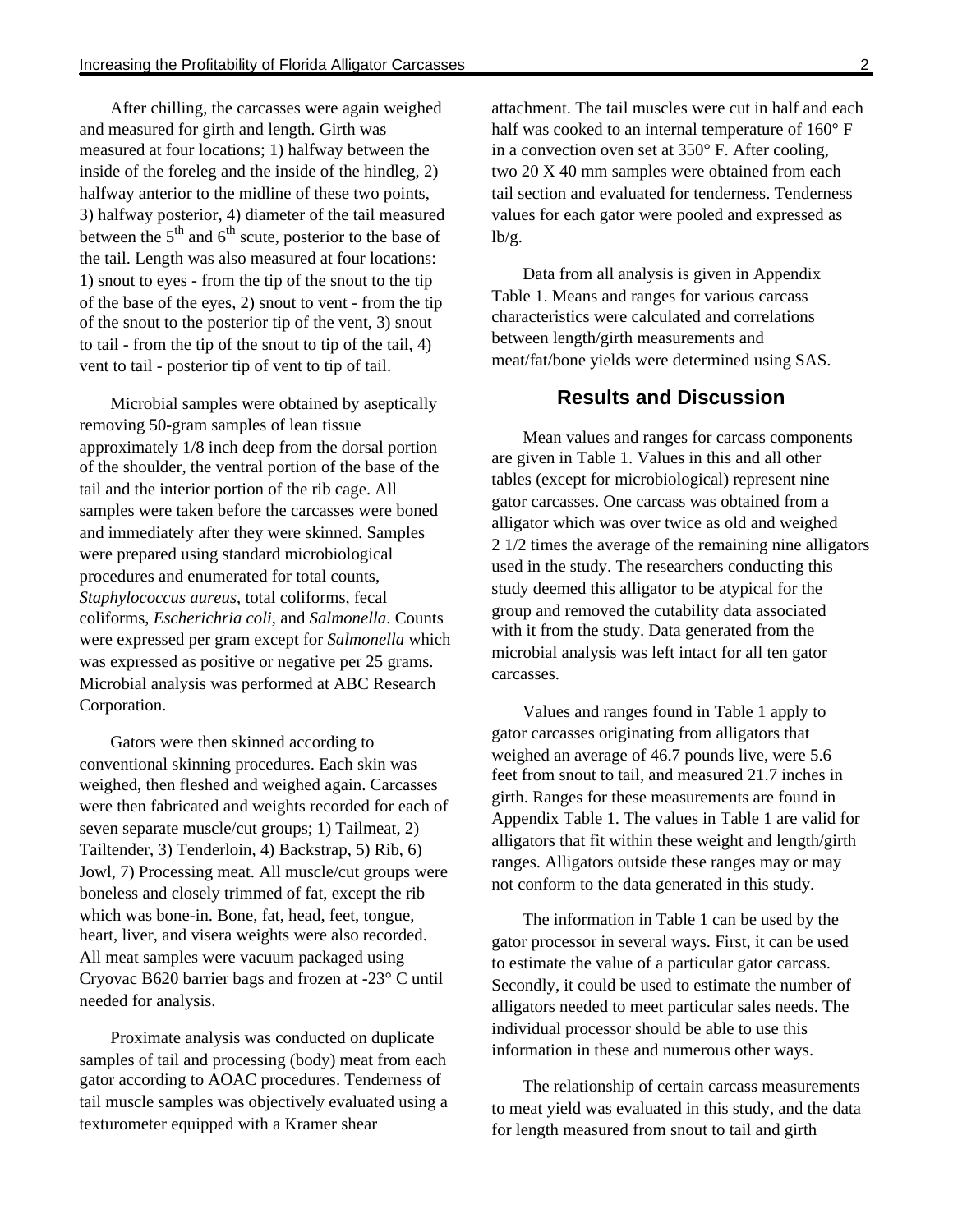measured halfway between the front and hindleg are presented in Table 2. These two measurements seem to be the best length/girth predictors of meat yield. Looking at Table 2, we see a fairly good drop-off in meat yield when gators exceed 23 inches in girth and 70 inches (5.8 feet) length. Animal number 2 is an exception to this because it is only 61 inches in length, therefore, girth is by far our best single indicator of meat yield in this study.

Simple correlation coefficients found in Table 3 support the case for girth being a good indice of meat yield. Examining the data, we see that several of the girth measurements  $(G, G_3, \text{ and } G_4)$  as well as liveweight are highly correlated to meat yield. These are negative correlations, which means that as these measurements increase, meat yield decreases. The point of optimum weight or girth to maximize yield cannot be accurately determined from the data generated by this study. The number of animals studied was too low to draw solid conclusions. However, an educated guess would put it at 5 1/2 to 6 feet, 22 to 23 inches in girth and 45 to 50 pounds.

Two carcasses, numbers 7 and 8, were of similar weights, but had vastly different carcass characteristics. Table 4 shows the comparison of number 7, a slightly shorter, plumper-middled gator, to number 8 a longer, thinner gator. If we were looking at types of beef cattle, we would expect number 7 to yield a lower percent of meat and a higher percent of fat, with bone constant or slightly higher, based on its body type. The data bear out this prediction. Number 7, an earlier maturing, shorter, wastier-type gator, yields less lean meat and more waste fat. This information could be of use somewhere in the future when selecting gators for breeding herds versus slaughter gators.

Another interesting point when comparing numbers 7 and 8 is the percent residual. Number 8, the higher cutability gator, has a greater percent of residual and a greater percent of hide. It would be expected for number 7 to have a greater percent residual since its girth is nearly 2 inches larger. An accurate explanation for this can not be given at this time.

Table 5 shows the compositional means and ranges for alligator tail and body meat. Moisture content of the tail and body meats is high compared to red meats and poultry. In beef, water ranges from around 50 to 70% and in poultry from 65 to 72% of fresh weight, whereas in alligators, from 70-77% of fresh weight is water. This high moisture content is a direct result of alligator tail and body meat having a very low fat content (3.11, and 4.95, respectively). The high moisture content makes this a delicate product susceptible to freezing damage which would result in excessive amounts of "drip-loss" during thawing. Alligator meat must be frozen at a fast rate to prevent this! The low fat content is a positive factor in light of today's increasing number of health-conscious consumers. Alligator meat is a low-fat food. Unfortunately, the type of fat present is not extremely desirable and we will discuss that later in the paper.

Protein content is high in alligator meat, ranging from 21.2% for tail meat to 18.9% for body meat. Beef protein, by contrast, ranges from around 15 to 20%. Ash content was around 1%, which is characteristic of other meat products.

An evaluation of alligator fat revealed that it is a highly unsaturated greasy fat that is somewhat similar to pork fat. Table 6 shows a comparison of alligator, pork, and beef fat. From this, we see that alligator fat was quite a bit higher in unsaturated and lower in saturated fat than beef and pork. From one standpoint this was good because the level of saturated fats in the diet is being criticized by many doctors and nutritionists. So, meat that is lower in saturated and higher in unsaturated fat would be desirable from a nutritional point of view. On the other hand, unsaturated fats are much more susceptible to oxidative rancidity. This results in off-flavors in both the meat and the fat that are detrimental to the product's quality. Alligator meat is very susceptible to this reaction. To prevent or at least slow down this reaction, you must remove all the oxygen from the bag in which the meat is stored, since without oxygen, this reaction does not occur. Vacuum packaging is the answer to this situation.

Comparing certain alligator fatty acids to those in beef and pork (Table 6), we see that alligator fat is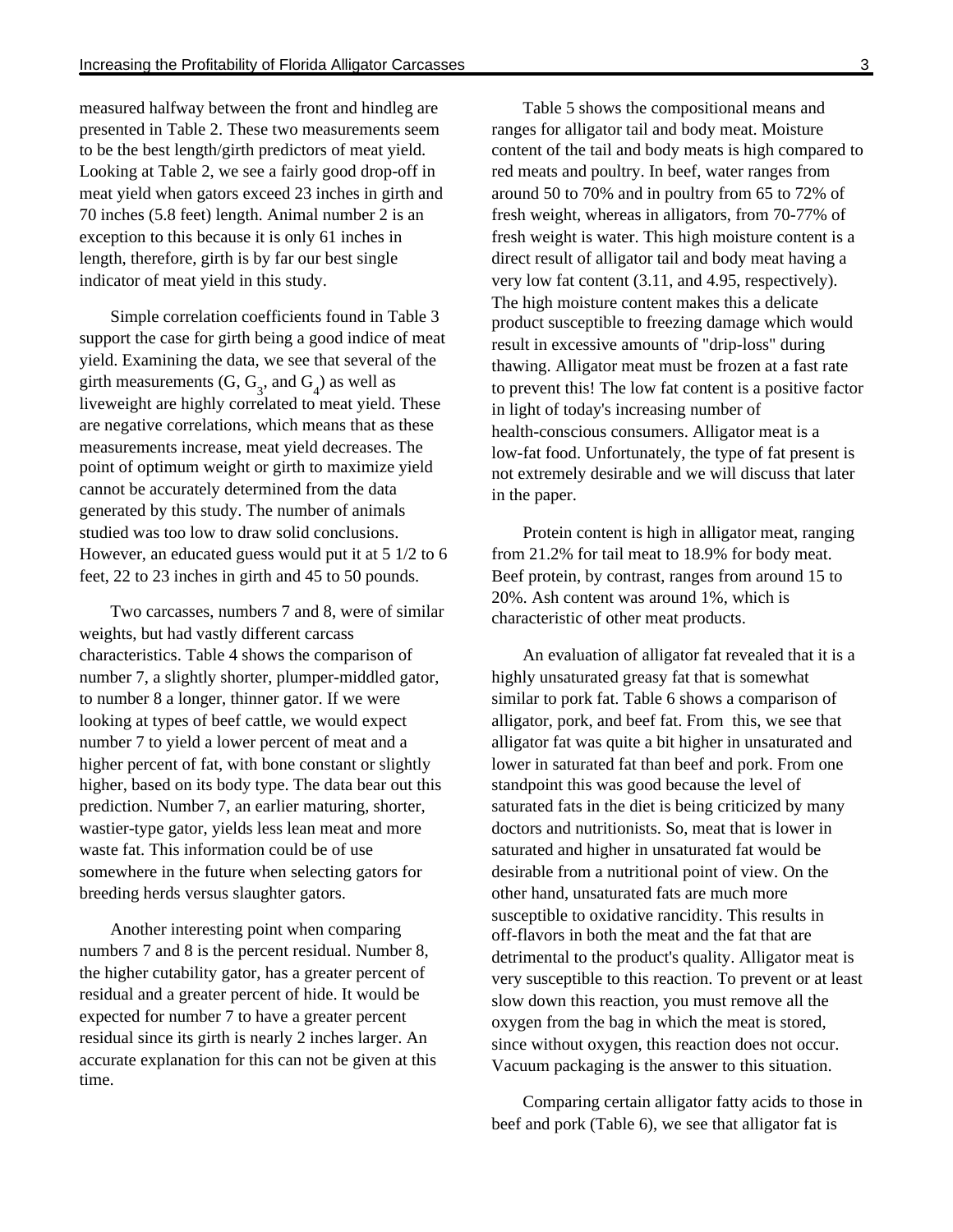fairly unique. It's higher in linoleic than both beef and pork but lower in palmitic and stearic. This difference shows that alligator has its own unique type of fat. The effect of diet and environment on flavor and fatty acid percentages need further study.

The possibilities for commercial uses for alligator fat are broad, ranging from edible to inedible. In this study, only the edible possibilities were explored. During the product development part of this project, to be discussed later, it was found that around 10 to 12% of the alligator fat that is currently being removed can be incorporated into processed alligator meat products. This can have a tremendous impact on yields of "processing meat" and substantially increase the value of the alligator carcass. Further investigation of the commercial uses of fat will be done in our next project.

Results of the microbial examination are given in Table 7. Overall the results are very encouraging. Total counts at all three locations are relatively low except for the tail of one gator which had counts much higher than the other nine. When this sample is removed, the average total count drops from 11,802/g to 891/g. The adjusted figure is more realistic and is very acceptable for a raw meat product.

All other counts were extremely low and well within acceptable limits except *Salmonella*. Five out of thirty samples tested positive for *Salmonella*, (16.7%). This is not extremely high, when compared to raw chicken, but is not something to be taken lightly either. *Salmonella* is everywhere in the environment, so special care should be taken when handling the raw product, and a strict sanitation program for equipment and personnel should be developed and implemented at every processing facility. In addition, alligator meat should be fully cooked (160° F internal temperature) to ensure the destruction of any possible microbial problem. *Salmonella* must be ingested live to cause illness in humans, therefore there should be no problem as long as the product is cooked and handled properly.

Results of the effect of electrical stimulations on tenderness of the gator tail muscle are found in Table 8. ES did improve tenderness slightly, although the improvement was not significantly (P<0.05) different from the non-stimulated alligators. The lower value

(23.6 versus 28.6) is indicative of a more tender sample although little can be drawn from this data because of small sample numbers and a great deal of variability between samples. At this time ES does not seem to be a practical or useful application in the processing of alligator carcasses. However, in the future, large processing facilities may find a use for ES, but more research would need to be done before recommendations could be made.

The tenderness data generated on the five non-stimulated gators is useful information. It gives a baseline for tenderness to compare with other treatments or larger/older gators. For example, is the tenderness of mature alligator tail comparable to that of younger, slaughter-weight gators?

The final objective of this project was to develop some new products that could be made with the residual lean now being left on alligator carcasses. Numerous types of products were formulated and attempted; some successes, some failures. The successes included a "Gator Nugget, Gator Jerky, Gator Sticks (a fermented slim jim-type product), and Gator Ribs (a pre-cooked full rib product). All of these were served at the American Alligator Farmer's Association meeting held at the University of Florida, July 1987. Response was extremely favorable to all of them.

The fermented sticks, jerky, and possibly the nuggets have the best chance to make it in the market. Currently, we are working on getting one or more Florida processors to begin manufacturing and marketing one of these products.

#### **Conclusions**

- 1. Alligator meat from Florida farm-raised alligators is a high quality food product that is high in protein and low in fat. When properly handled and prepared, it is a safe, wholesome, nutritious food product.
- 2. Yields of various carcass components vary from alligator to alligator. However, means and ranges for these components have now been established for 5 1/2- to 6-foot farm-raised slaughter gators.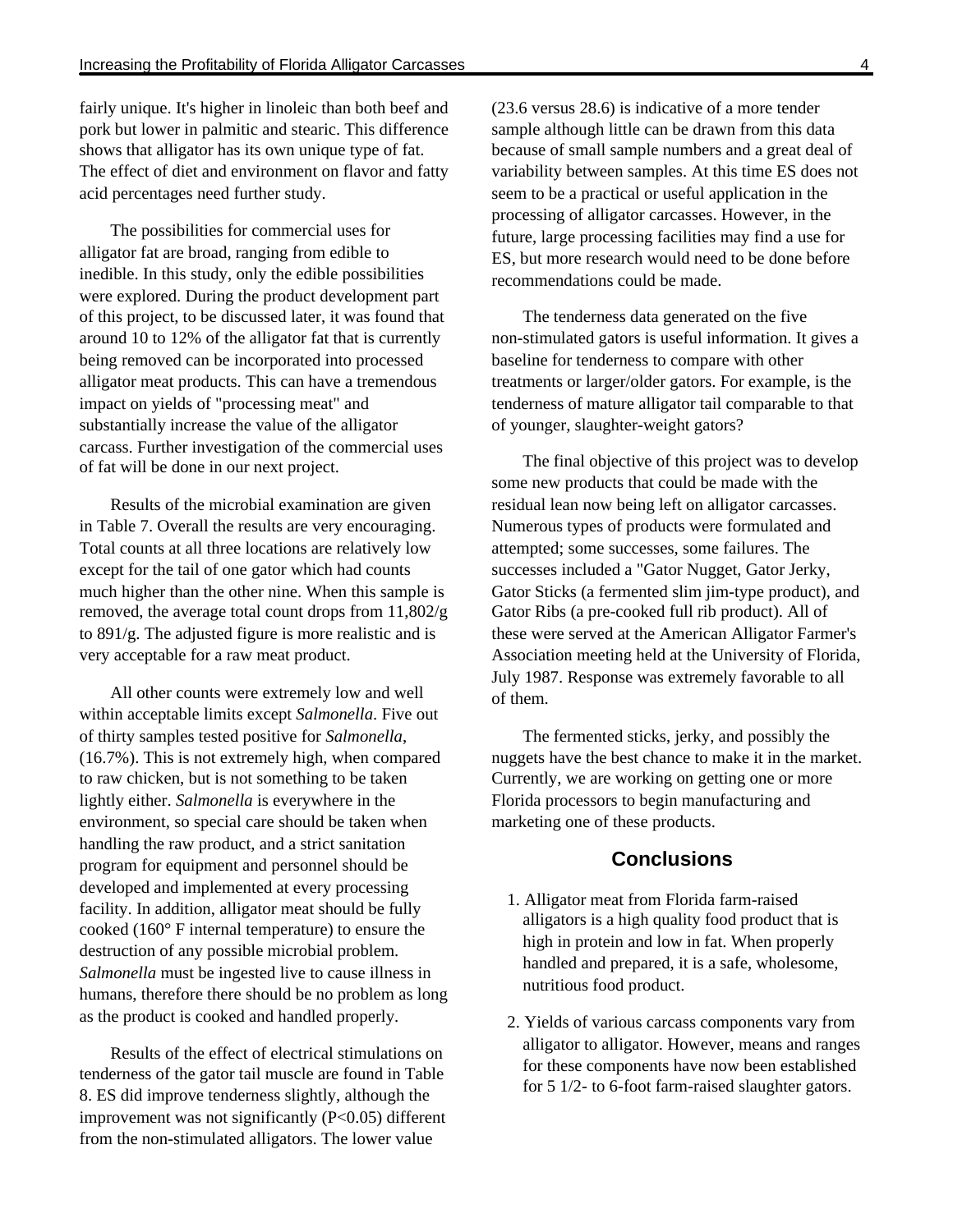- 3. The fat tissue of alligator carcasses is highly unsaturated. This fat is susceptible to oxidative rancidity and all alligator meat products that contain fat should be stored in the absence of oxygen or treated with antioxidants.
- 4. Alligator fat can be incorporated into processed products at a level of 10 to 12% with no effect on product quality.
- 5. The lean residual tissue on a alligator carcass can be removed and formulated into processed products that have a great deal of market potential.

# **Acknowledgements**

Our sincere appreciation is expressed to members of the American Alligator Farmer's Association for their financial support of this project. Special appreciation is extended to Mr. Tracy Howell for sharing with us his guidance and expertise in processing alligators. We are also indebted to Mr. Bob Wynne and Mr. Bill Tuley of ABC Research, Inc. for assistance and guidance on the microbial and product portions of this project.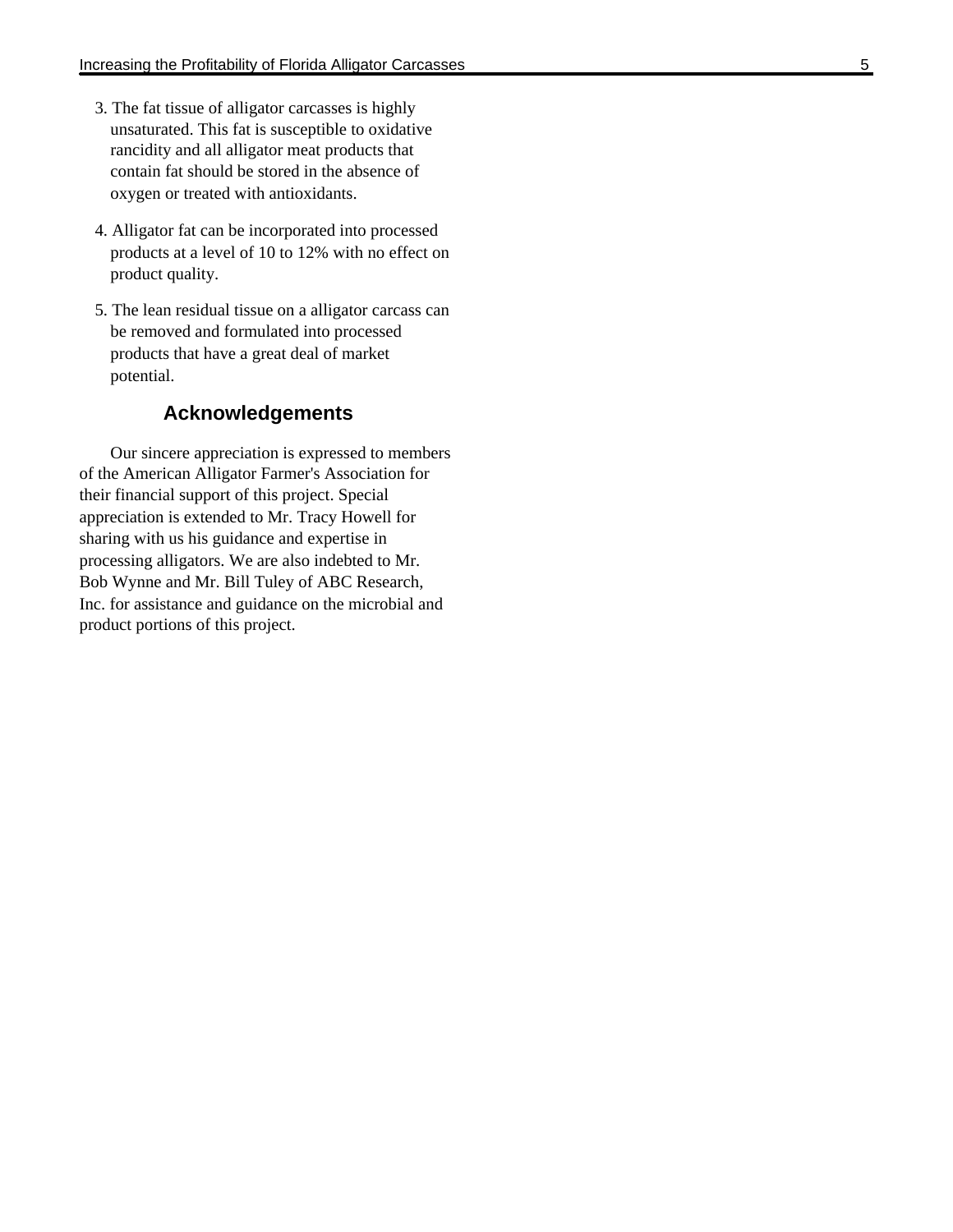| Animal #         | 1                                 | 2                              | 3               | 4               | 5                                              | 6                                    | 7              | 8              | 9                    |                                |                |                |
|------------------|-----------------------------------|--------------------------------|-----------------|-----------------|------------------------------------------------|--------------------------------------|----------------|----------------|----------------------|--------------------------------|----------------|----------------|
|                  | Totals per individual (HCW basis) |                                |                 |                 |                                                |                                      |                |                |                      |                                | <b>RANGE</b>   | <b>MEAN</b>    |
| Meat             | 43.13%                            | 40.68%                         | 39.37%          | 40.44%          | 45.04%                                         | 46.29%                               | 42.31%         | 42.63%         | 47.12%               | 39.37%                         | 47.12%         | 43.00%         |
| Bone             | 12.03%                            | 12.78%                         | 12.89%          | 14.95%          | 12.53%                                         | 13.68%                               | 13.50%         | 12.12%         | 11.46%               | 11.46%                         | 14.95%         | 12.88%         |
| Fat              | 12.83%                            | 11.75%                         | 11.07%          | 13.33%          | 9.37%                                          | 6.91%                                | 12.04%         | 7.37%          | 7.93%                | 6.91%                          | 13.33%         | 10.29%         |
| Resid.           | 30.83%                            | 32.89%                         | 33.64%          | 29.05%          | 32.28%                                         | 31.47%                               | 31.94%         | 35.86%         | 32.56%               | 29.05%                         | 35.86%         | 32.28%         |
|                  | Totals per individual (LW basis)  |                                |                 |                 |                                                |                                      |                |                |                      |                                | <b>RANGE</b>   | <b>MEAN</b>    |
| Meat             | 41.74%                            | 39.46%                         | 38.73%          | 39.31%          | 43.39%                                         | 44.34%                               | 40.73%         | 41.54%         | 44.93%               | 38.73%                         | 44.93%         | 41.57%         |
| Bone             | 11.65%                            | 12.40%                         | 12.68%          | 14.54%          | 12.07%                                         | 13.10%                               | 12.99%         | 11.81%         | 10.93%               | 10.93%                         | 14.54%         | 12.46%         |
| Fat              | 12.42%                            | 11.40%                         | 10.89%          | 12.96%          | 9.02%                                          | 6.62%                                | 11.59%         | 7.19%          | 7.56%                | 6.62%                          | 12.96%         | 9.96%          |
| Resid.           | 29.84%                            | 31.90%                         | 33.09%          | 28.24%          | 31.10%                                         | 30.14%                               | 30.75%         | 34.94%         | 31.05%               | 28.24%                         | 34.94%         | 31.23%         |
|                  |                                   |                                |                 |                 |                                                |                                      |                |                |                      |                                |                |                |
|                  | Lengths:<br>$L-1$                 |                                |                 |                 | Girths:<br>G-1                                 | $\frac{1}{2}$ way – fore & hind legs |                |                | Treatment:<br>$_{1}$ | Non-stimulated                 |                |                |
|                  | $L-2$                             | Snout to eyes<br>Snout to vent |                 |                 | $G-2$                                          | 1/2 again anterior                   |                |                | 2)                   | <b>Electrically stimulated</b> |                |                |
|                  | $L-3$                             | Snout to tail                  |                 |                 | $G-3$                                          | 1/ <sub>2</sub> again tail           |                |                |                      |                                |                |                |
|                  | $L-4$                             | Vent to tail                   |                 |                 | $G-4$                                          | Diameter of tail                     |                |                |                      |                                |                |                |
| Farm             | 1                                 | $\mathbf{2}$                   | 3               | 4               | 5                                              | 1                                    | 2              | 3              | 5                    |                                |                |                |
| Trt              | $\mathbf{1}$                      | $\mathbf 1$                    | $\mathbf{1}$    | 1               | $\mathbf{I}% _{t}\left  \mathbf{I}_{t}\right $ | $\mathbf 2$                          | $\mathbf{2}$   | $\overline{c}$ | $\boldsymbol{2}$     |                                | <b>RANGE</b>   | <b>MEAN</b>    |
| LW               | 31.00                             | 50.00                          | 61.50           | 54.00           | 41.00                                          | 35.50                                | 53.50          | 50.80          | 43.00                | 31.00                          | 61.50          | 46.70          |
| <b>HCW</b>       | 30.00                             | 48.50                          | 60.50           | 52.50           | 39.50                                          | 34.00                                | 51.50          | 49.50          | 41.00                | 30.00                          | 60.50          | 45.22          |
| <b>CCW</b>       | 29.30                             | 47.45                          | 59.00           | 51.10           | 39.20                                          | 33.60                                | 50.60          | 48.30          | 40.45                | 29.30                          | 59.00          | 44.33          |
| <b>ACW</b>       | 29.74                             | 48.22                          | 60.21           | 52.25           | 39.22                                          | 33.74                                | 51.23          | 49.20          | 40.72                | 29.74                          | 60.21          | 44.95          |
| LI               | 10.90                             | 12.70                          | 15.88           | 13.65           | 13.65                                          | 12.38                                | 14.92          | 15.24          | 13.97                | 10.90                          | 15.88          | 13.70          |
| L2               | 73.30                             | 86.68                          | 99.06           | 84.77           | 87.00                                          | 81.60                                | 92.08          | 93.66          | 83.19                | 73.30                          | 99.06          | 86.82          |
| L3               | 145.40                            | 154.94                         | 193.40          | 183.20          | 167.96                                         | 161.29                               | 178.12         | 183.20         | 171.45               | 145.40                         | 193.40         | 171.00         |
| L4               | 72.40                             | 68.26                          | 94.30           | 93.98           | 81.92                                          | 80.01                                | 88.58          | 89.85          | 86.36                | 68.26                          | 94.30          | 83.96          |
| Gl               | 47.00                             | 60.01                          | 58.74           | 63.82           | 53.98                                          | 49.53                                | 58.10          | 53.34          | 53.34                | 47.00                          | 63.82          | 55.32          |
| G2               | 42.90                             | 54.93                          | 53.98           | 57.15           | 48.26                                          | 46.67                                | 52.07          | 49.21          | 77.15                | 42.90                          | 77.15          | 53.59          |
| G <sub>3</sub>   | 45.10                             | 54.61                          | 58.42           | 61.28           | 50.17                                          | 45.72                                | 56.52          | 49.53          | 52.07                | 45.10                          | 61.28          | 52.60          |
| G4               | 41.90                             | 45.72                          | 51.12           | 49.85           | 42.23                                          | 40.01                                | 46.99          | 46.04          | 42.86                | 40.01                          | 51.12          | 45.19          |
| Hide-R           | 14.19%                            | 12.20%                         | 14.72%          | 12.31%          | 13.90%                                         | 13.94%                               | 11.96%         | 15.85%         | 12.67%               | 11.96%                         | 15.85%         | 13.53%         |
| Hide-C           | 12.74%                            | 11.00%                         | 13.09%          | 11.30%          | 12.44%                                         | 11.97%                               | 10.37%         | 14.47%         | 11.51%               | 10.37%                         | 14.47%         | 12.10%         |
| Head             | 5.32%                             | 6.60%                          | 6.42%           | 5.28%           | 5.98%                                          | 5.49%                                | 6.17%          | 6.79%          | 5.81%                | 5.28%                          | 6.79%          | 5.99%          |
| Feet             | 3.87%                             | 4.20%                          | 3.90%           | 2.87%           | 3.17%                                          | 4.37%                                | 4.11%          | 4.63%          | 3.49%                | 2.87%                          | 4.63%          | 3.85%          |
| Tongue           | 0.65%                             | 0.50%                          | 0.57%           | 0.65%           | 0.61%                                          | 0.56%                                | 0.56%          | 0.59%          | 0.58%                | 0.50%                          | 0.65%          | 0.59%          |
| Heart            | 0.32%                             | 0.20%                          | 0.16%           | 0.19%           | 0.12%                                          | 0.28%                                | 0.19%          | 0.20%          | 0.23%                | 0.12%                          | 0.32%          | 0.21%          |
| Liver            | 1.13%                             | 1.10%                          | 1.22%           | 0.83%           | 0.85%                                          | 1.13%                                | 1.12%          | 1.08%          | 0.93%                | 0.83%                          | 1.22%          | 1.04%          |
| Visc.            | 4.35%                             | 7.10%                          | 6.10%           | 6.11%           | 6.46%                                          | 4.37%                                | 6.64%          | 5.81%          | 7.33%                | 4.35%                          | 7.33%          | 6.03%          |
| B-bone           | 8.26%                             | 9.30%                          | 8.78%           | 12.04%          | 8.29%                                          | 9.15%                                | 9.63%          | 8.17%          | 7.91%                | 7.91%                          | 12.04%         | 9.06%          |
| T-bone           | 3.39%                             | 3.10%                          | 3.90%           | 2.50%           | 3.78%                                          | 3.94%                                | 3.36%          | 3.64%          | 3.02%                | 2.50%                          | 3.94%          | 3.40%          |
| B-fat            | 6.61%                             | 6.40%                          | 5.85%           | 4.91%           | 5.73%                                          | 3.10%                                | 6.64%          | 3.35%          | 3.84%                | 3.10%                          | 6.64%          | 5.16%          |
| T-fat            | 5.81%                             | 5.00%                          | 5.04%           | 8.06%           | 3.29%                                          | 3.52%                                | 4.95%          | 3.84%          | 3.72%                | 3.29%                          | 8.06%          | 4.80%          |
| T-meat           | 11.61%                            | 10.60%                         | 10.36%          | 11.17%          | 12.85%                                         | 12.76%                               | 11.16%         | 10.47%         | 12.00%               | 10.36%                         | 12.85%         | 11.44%         |
| T-ten            | 3.06%                             | 2.80%                          | 3.01%           | 2.50%           | 2.93%                                          | 3.38%                                | 3.08%          | 3.05%          | 3.37%                | 2.50%                          | 3.38%          | 3.02%          |
| T-loin           | 0.97%                             | 0.90%                          | 0.73%           | 0.74%           | 0.98%                                          | 0.85%                                | 0.65%          | 0.79%          | 0.93%                | 0.65%                          | 0.98%          | 0.84%          |
| <b>B-strap</b>   | 3.23%                             | 3.20%                          | 3.90%           | 3.33%           | 4.02%                                          | 3.66%                                | 3.46%          | 3.54%          | 3.95%                | 3.20%                          | 4.02%          | 3.59%          |
| Rib              | 3.26%                             | 3.76%                          | 3.09%           | 2.98%           | 3.93%                                          | 3.83%                                | 3.51%<br>1.50% | 3.23%<br>1.67% | 3.74%<br>1.74%       | 2.98%<br>1.13%                 | 3.93%<br>1.74% | 3.48%<br>1.43% |
| Jowl             | 1.13%<br>17.35%                   | 1.50%<br>16.10%                | 1.30%<br>15.28% | 1.48%<br>16.74% | 1.46%<br>17.10%                                | 1.13%<br>17.32%                      | 16.34%         | 18.29%         | 18.95%               | 15.28%                         | 18.95%         | 17.05%         |
| P-meat<br>T-loss | 1.13%                             | 0.60%                          | 1.06%           | 0.37%           | 0.12%                                          | 1.41%                                | 1.03%          | 0.49%          | 0.23%                | 0.12%                          | 1.41%          | 0.72%          |
|                  |                                   |                                |                 |                 |                                                |                                      |                |                |                      |                                |                |                |

**Appendix Table 1.**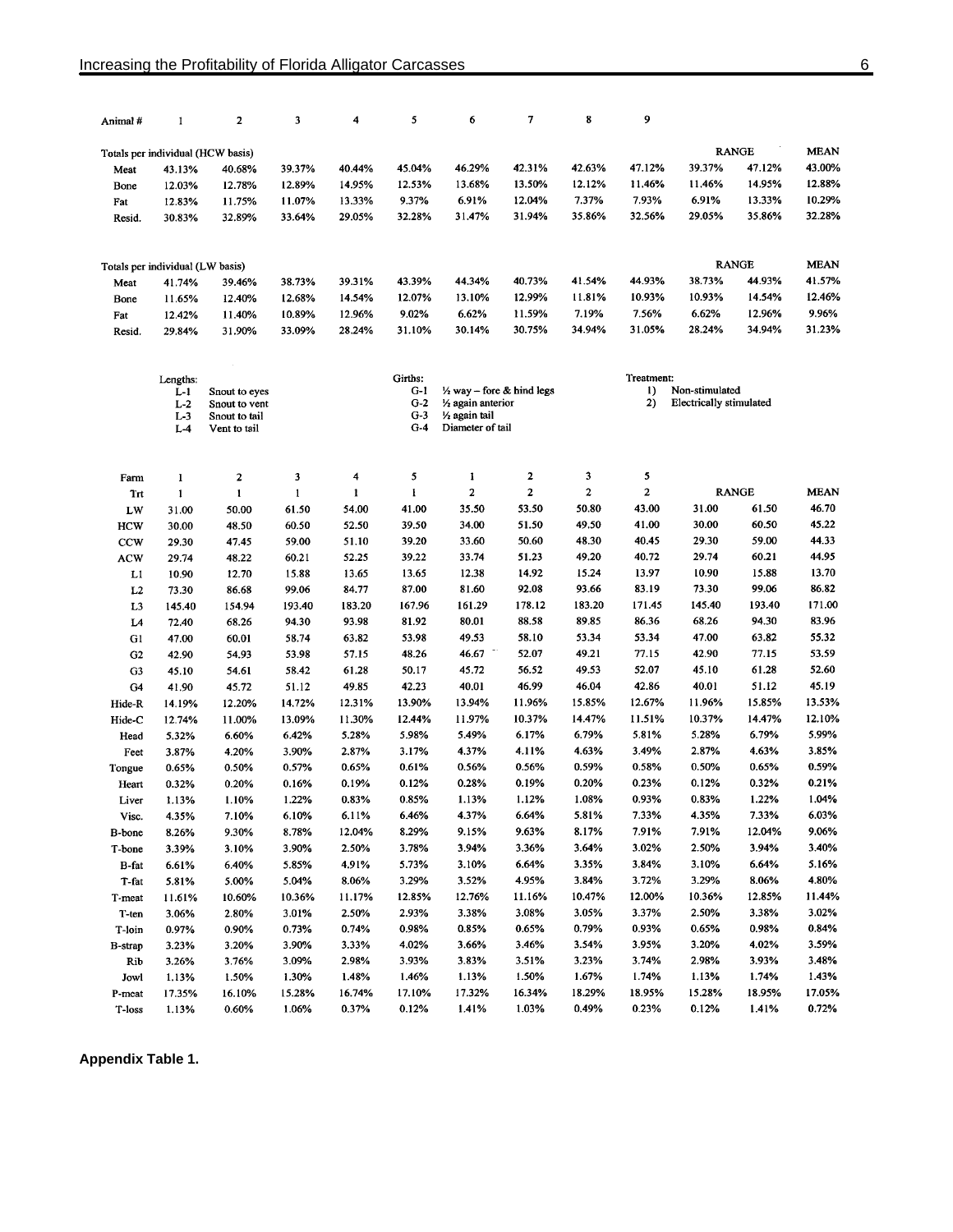| Table 1. Ranges and means for carcass components. |  |  |
|---------------------------------------------------|--|--|
|---------------------------------------------------|--|--|

| Item                                                         | Range <sup>a</sup> | Mean <sup>a</sup> |  |  |  |
|--------------------------------------------------------------|--------------------|-------------------|--|--|--|
| Hide                                                         | $10.4 - 14.5$      | 12.1              |  |  |  |
| Head                                                         | $5.3 - 6.8$        | 6.0               |  |  |  |
| Feet                                                         | $2.9 - 4.6$        | 3.9               |  |  |  |
| Tongue                                                       | $0.5 - 0.7$        | 0.6               |  |  |  |
| Heart                                                        | $0.1 - 0.3$        | 0.2               |  |  |  |
| Liver                                                        | $0.8 - 1.2$        | 1.0               |  |  |  |
| Viscera                                                      | $4.4 - 7.3$        | 6.0               |  |  |  |
| Bone                                                         | $11.0 - 14.5$      | 12.5              |  |  |  |
| Fat                                                          | $6.6 - 13.0$       | 10.0              |  |  |  |
| Tailmeat                                                     | $10.4 - 12.9$      | 11.4              |  |  |  |
| Tailtender                                                   | $2.5 - 3.4$        | 3.0               |  |  |  |
| Tenderloin                                                   | $0.7 - 1.0$        | 0.8               |  |  |  |
| Backstrap                                                    | $3.2 - 4.0$        | 3.6               |  |  |  |
| <b>Rib</b>                                                   | $3.0 - 3.9$        | 3.5               |  |  |  |
| Jowl                                                         | $1.1 - 1.7$        | 1.4               |  |  |  |
| Processing meat                                              | $15.3 - 19.0$      | 17.1              |  |  |  |
| <b>BNLS Meat</b>                                             | $38.7 - 44.9$      | 41.6              |  |  |  |
| <sup>a</sup> Values expressed as a percentage of liveweight. |                    |                   |  |  |  |

**Table 2.** Relationship of length and girth to meat yield.

| Animal # | Girth, in | Length, in | Meat Yield, % |
|----------|-----------|------------|---------------|
|          |           |            | (LW Basis)    |
| 1        | 18.5      | 57.2       | 41.7          |
| 6        | 19.5      | 63.5       | 44.3          |
| 8        | 21.0      | 72.1       | 41.5          |
| 10       | 21.0      | 67.5       | 44.9          |
| 5        | 21.3      | 66.1       | 43.4          |
| 7        | 22.9      | 70.1       | 40.7          |
| ----     | $---$     | $---$      | ----          |
| 3        | 23.1      | 76.1       | 38.7          |
| 2        | 23.6      | 61.0       | 39.5          |
| 4        | 25.1      | 72.1       | 39.3          |
| 9        | 35.0      | 84.5       | 41.1          |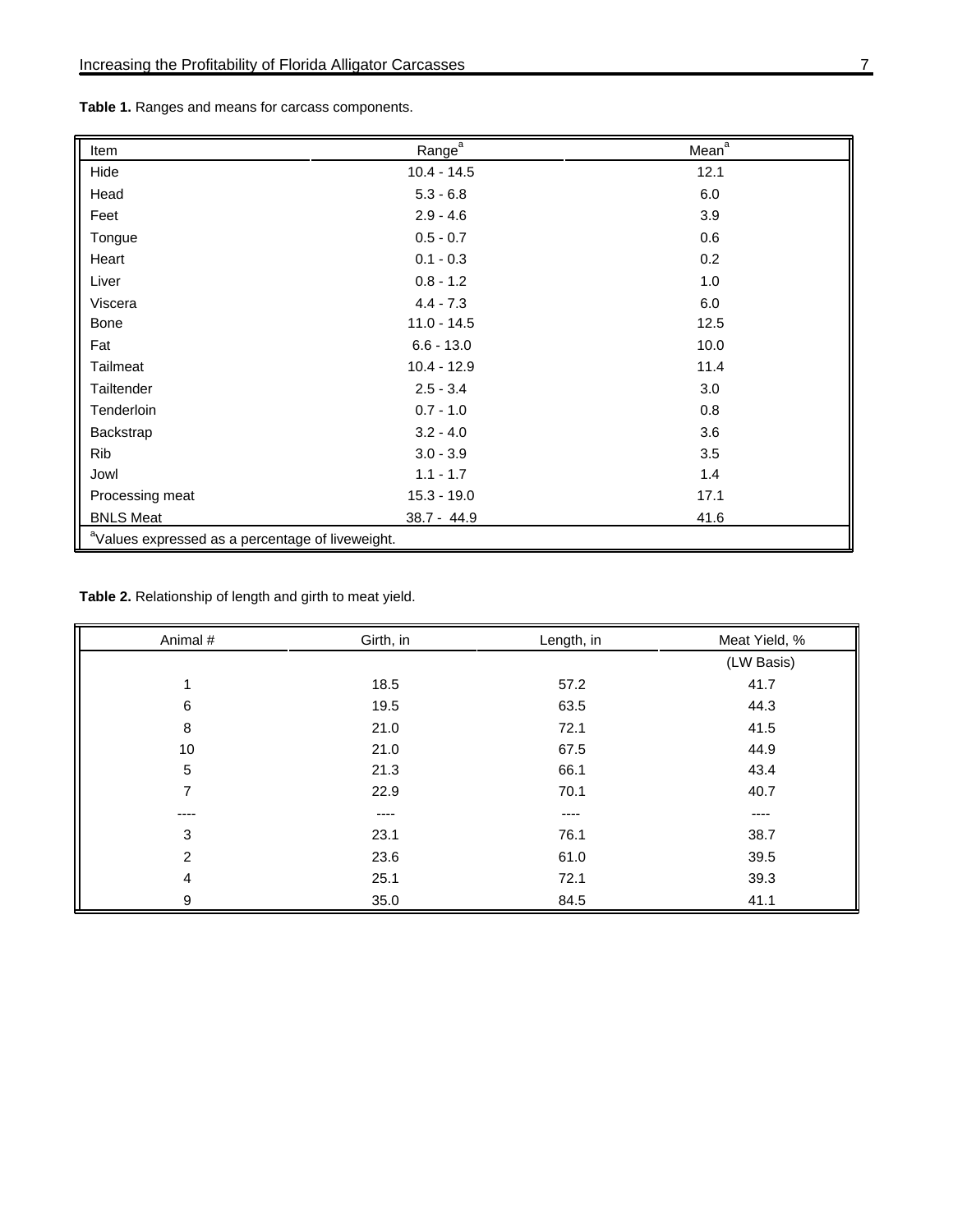| Measurements <sup>b</sup> | Meat, %   | Fat, %  | Bone, % |
|---------------------------|-----------|---------|---------|
|                           | $-0.30$   | $-0.17$ | 0.09    |
| $-2$                      | $-0.47$   | $-0.09$ | 0.16    |
| ٦3                        | $-0.36$   | $-0.06$ | 0.33    |
|                           | $-0.19$   | $-0.06$ | 0.35    |
| LW                        | $-0.73**$ | 0.28    | 0.40    |
| G                         | $-0.71**$ | 0.49    | $0.62*$ |
| $G_{2}$                   | $0.21***$ | $-0.17$ | $-0.25$ |
| $G_{3}$                   | $-0.70**$ | 0.54    | $0.58*$ |
| $G_4$                     | $-0.86**$ | 0.53    | 0.49    |
|                           |           |         |         |

Table 3. Simple correlation coefficients for various carcass measurements with meat, fat, and bone percentages<sup>a</sup>.

<sup>a</sup>Values expressed on a percent liveweight basis.

 $b_{\text{L}_1}$  = snout to eyes, L<sub>2</sub> = snout to vent, L<sub>3</sub> = snout to tail, L<sub>4</sub> = vent to tail, LW = liveweight, G<sub>1</sub> = 1/2 way-fore and hindleg,  $G_2 = 1/2$  again anterior,  $G_3 = 1/2$  again posterior,  $G_4 =$  diameter of tail.

\*Values within columns are significant (P<0.10).

\*\*Values within columns are significant (P<0.05).

**Table 4.** Yield comparison.

|                                                                                                        | #7               | #8                          |
|--------------------------------------------------------------------------------------------------------|------------------|-----------------------------|
| Live weight, lbs                                                                                       | 53.5             | 50.8                        |
| Length, in                                                                                             | 70.1             | 72.1                        |
| Girth-1, in                                                                                            | 22.9             | 21.0                        |
| Girth-2, in                                                                                            | 22.2             | $*19.5$                     |
| Meat <sup>a, o</sup> %                                                                                 | 40.7             | $*41.5$                     |
| Fat <sup>a, %</sup>                                                                                    | 11.6             | 7.2                         |
| Bone <sup>a, %</sup>                                                                                   | 13.0             | 11.8                        |
| Residual <sup>a, %</sup>                                                                               | $30.1(10.4)^{b}$ | $*34.9$ (14.5) <sup>b</sup> |
| <sup>a</sup> Values expressed as a percent of liveweight.<br><sup>b</sup> Percent cleaned hide weight. |                  |                             |